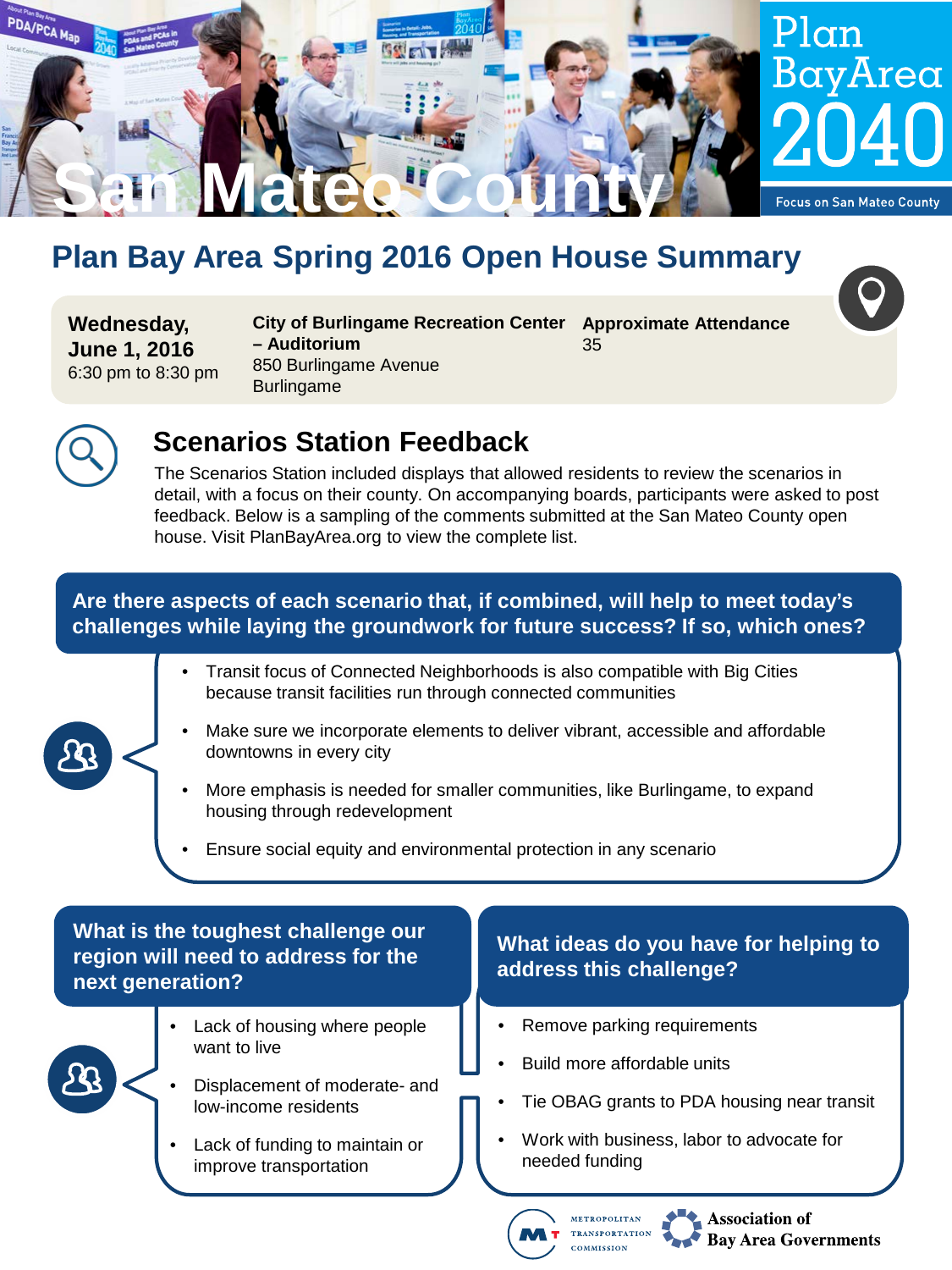#### **How can we help prevent displacement of long-time residents and best address the lack of affordable housing in the Bay Area?**

• Regional funds should reward locals that have strong anti-displacement policies (rent control, living wages, just-cause evictions, community workforce agreements)



- More affordable housing requirements, more density, more transit-oriented development
- Large job creators should play more of a role in creating housing; Google is working in the right direction.

### **Which present-day transportation investments do you see providing the most benefits for existing and future Bay Area residents?**

- Focus on walkable communities, housing close to jobs, reduce traffic!
- Dumbarton rail, please!
- Rail systems that actually connect
- BART around the Bay already!
- More ferries from South San Francisco and Redwood City
- Restore Samtrans bus routes cut during the Great Recession



# **Places of the Bay Area Station**

The Places of the Bay Area Station offered participants an opportunity to participate in a Bay Area-wide initiative to inspire residents in creating and sharing stories about the various places in our lives. Below is a sampling of photos taken at this station at the San Mateo County open house.

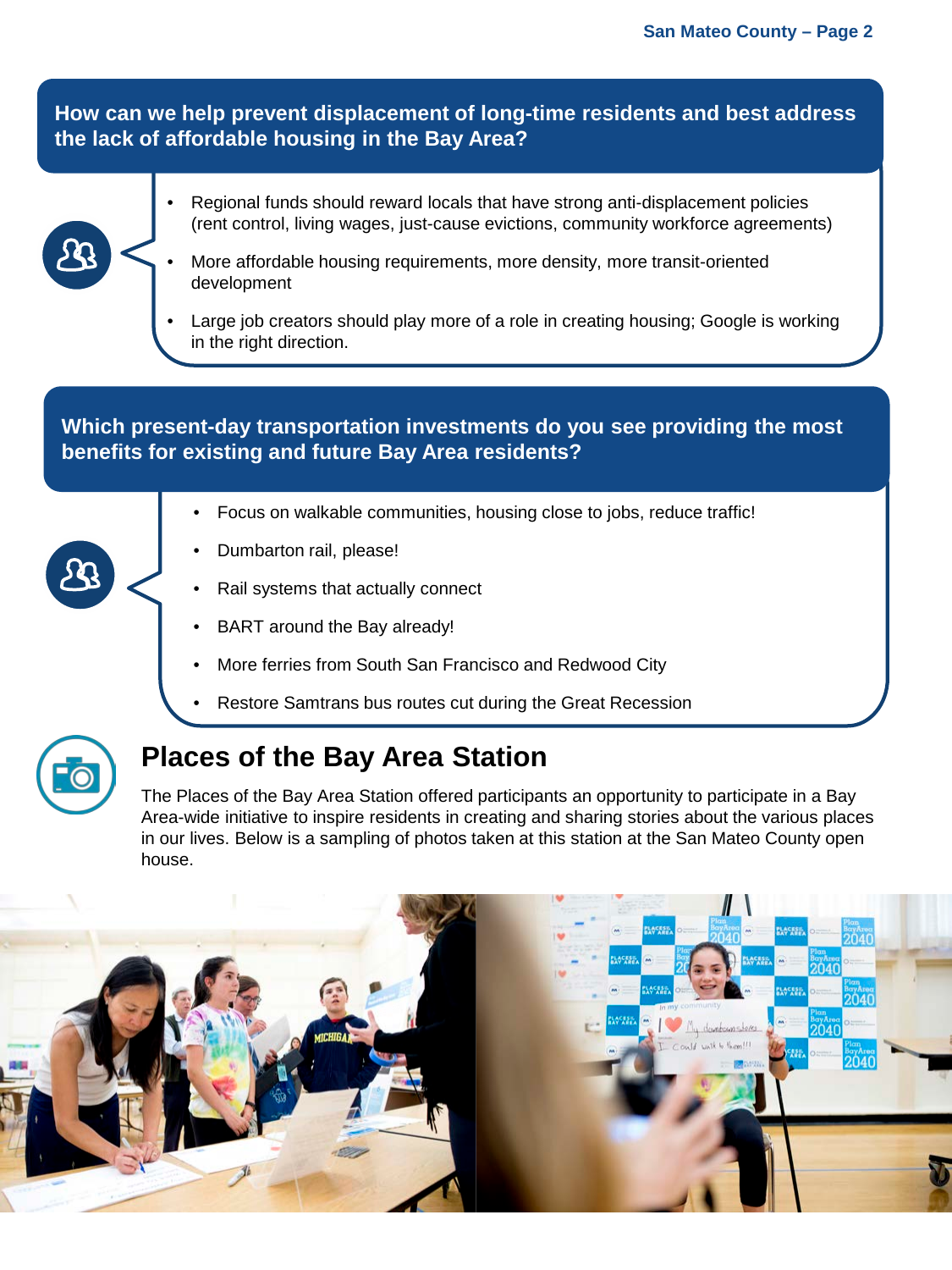### **Plan Bay Area 2040 -- Spring 2016 Public Engagement**



### **San Mateo County Open House**

June 1, 2016 City of Burlingame Recreation Center, 850 Burlingame Ave., Burlingame 6:30 p.m. to 8:30 p.m.

### *Comments Received at the Scenarios Station on the Feedback Display Boards*

After reviewing several display boards describing Plan Bay Area 2040 and the alternative scenarios for what the Bay Area could look like in 2040, as well as talking with MTC and ABAG staff stationed at the display boards, Open House participants responded to the four questions below.

|                | Are there aspects of each scenario that, if combined, you feel will help to meet<br>today's challenges while laying the groundwork for future success? If so, which<br>ones?                                                                                                                                    | <b>County/Source</b><br>of Comment |
|----------------|-----------------------------------------------------------------------------------------------------------------------------------------------------------------------------------------------------------------------------------------------------------------------------------------------------------------|------------------------------------|
| 1              | Because each scenario may occur in different areas, aspects will inevitably become<br>combined. The transit focus of Connected Neighborhoods will also be compatible<br>with Big Cities because the transit facility and access corridors connecting the cities<br>would run through the connected communities. | San Mateo                          |
| 2              | Create a vibrant, accessible and affordable downtown in each city.                                                                                                                                                                                                                                              | San Mateo                          |
| 3              | No! More emphasis needs to be given to small communities, like Burlingame, to<br>expand housing through redevelopment.                                                                                                                                                                                          | San Mateo                          |
| 4              | $#2 \& 3$ work well. #1 not so much - leave open space open and focus on cities.                                                                                                                                                                                                                                | San Mateo                          |
| 5              | Combine $2 & 3$ .                                                                                                                                                                                                                                                                                               | San Mateo                          |
| 6              | What they said! Combine $2 \& 3$ , ditch 1.                                                                                                                                                                                                                                                                     | San Mateo                          |
| $\overline{7}$ | Analyze the EEJ (Equity, Environment, Jobs) scenario!                                                                                                                                                                                                                                                           | San Mateo                          |

|                | What is the toughest challenge our region will need to address for the next<br>generation?<br>What ideas do you have for helping to address this challenge?                                                                       | <b>County/Source</b><br>of Comment |
|----------------|-----------------------------------------------------------------------------------------------------------------------------------------------------------------------------------------------------------------------------------|------------------------------------|
| $\mathbf{1}$   | Plan for driverless cars; eliminate all parking requirements.                                                                                                                                                                     | San Mateo                          |
| 2              | Increase reasonably priced housing                                                                                                                                                                                                | San Mateo                          |
| 3              | The absolute lack of housing development in the areas people want to live. SF and<br>other major cities need to relax restrictions on housing development.                                                                        | San Mateo                          |
| 4              | Tie OBAG grant to PDA/fund housing near transit.<br>Incentivize cities to build homes near existing transit with \$.                                                                                                              | San Mateo                          |
| 5 <sup>5</sup> | Living wage jobs in communities with affordable housing will create family-friendly<br>environments.                                                                                                                              | San Mateo                          |
| 6              | Create mixed-income communities so people of all income levels can afford to work<br>and live here.                                                                                                                               | San Mateo                          |
| $\overline{7}$ | Displacement of moderate and low-income residents.<br>Low-income workers access to long commutes, its environmental impacts.<br>Low-income workers access to good jobs.<br>Protecting vulnerable communities from climate change. | San Mateo                          |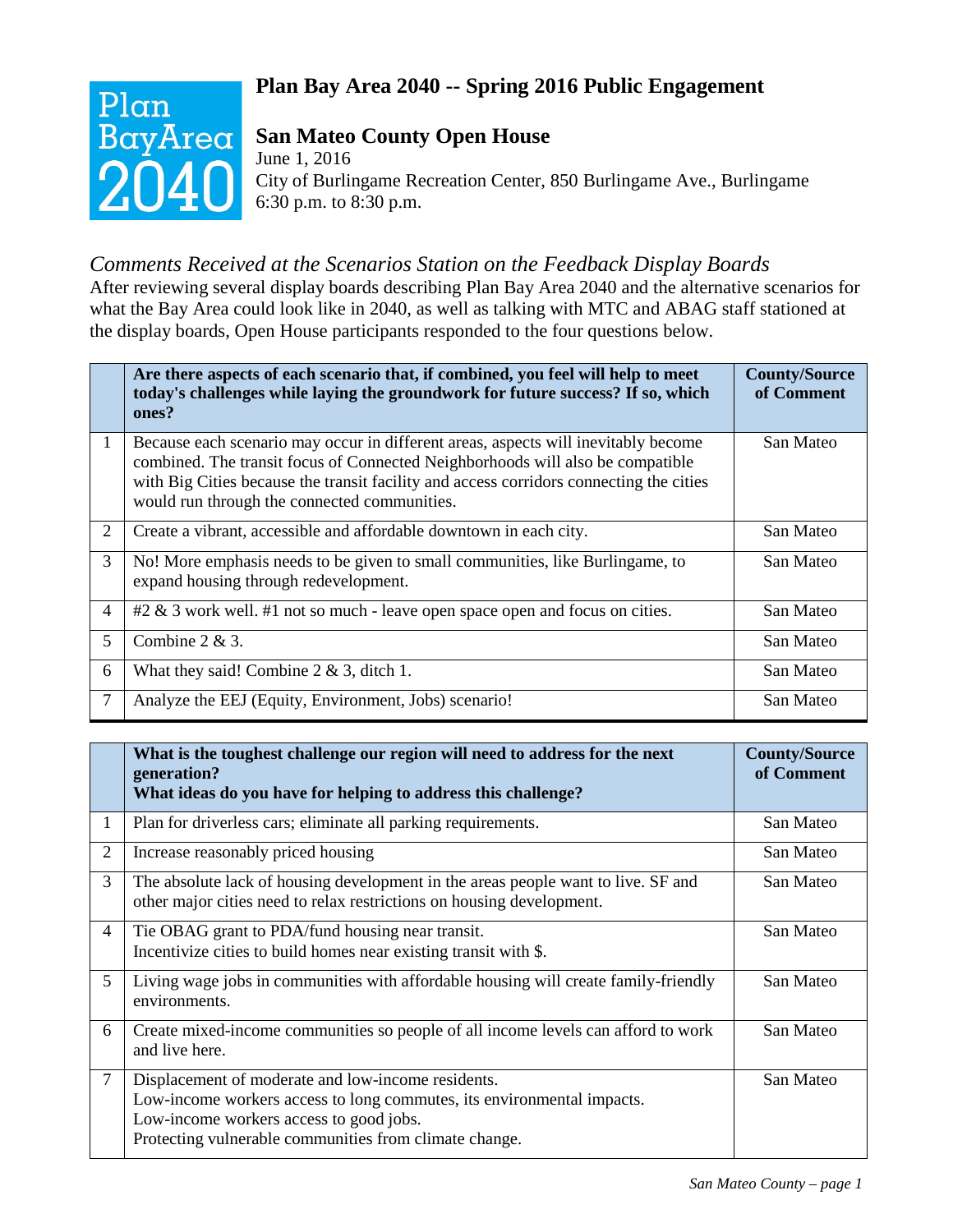| 8  | Work with labor and Bay Area Council to get funding for what we need to maintain<br>and expand housing and transit.                                 | San Mateo |
|----|-----------------------------------------------------------------------------------------------------------------------------------------------------|-----------|
| 9  | \$ for transportation and housing. Go for the regionwide gas tax.                                                                                   | San Mateo |
| 10 | Traffic/GHGs - need to take road lanes away from cars to (sic) <u>fast</u> , frequent<br>buses/shuttles.                                            | San Mateo |
| 11 | Increase housing supply to maintain some modicum of affordability.                                                                                  | San Mateo |
| 12 | Transportation.<br>Get people out of cars.<br>East/west connection across the Bay.<br>Ferry service across and north/south.                         | San Mateo |
| 13 | Housing affordability.<br>Best thing MTC can do is more strongly condition funding on cities' performance<br>building housing at all income levels. | San Mateo |

|                | How can we help prevent displacement of long-time residents and best address<br>the lack of affordable housing in the Bay Area?                                                                                                                                   | <b>County/Source</b><br>of Comment |
|----------------|-------------------------------------------------------------------------------------------------------------------------------------------------------------------------------------------------------------------------------------------------------------------|------------------------------------|
| $\mathbf{1}$   | Give local government "tools" to encourage developers to build different levels of<br>housing.                                                                                                                                                                    | San Mateo                          |
| $\overline{2}$ | Programs like OBAG should reward jurisdictions that have policies/programs that<br>will reduce displacement of low-income residents (rent stabilization, just-cause<br>eviction, minimum and living wages, community work force agreements, etc.).                | San Mateo                          |
| 3              | More density.                                                                                                                                                                                                                                                     | San Mateo                          |
| $\overline{4}$ | Large job creators should play more of a role in creating housing. Google is working<br>in the right direction. Jobs and housing located together.                                                                                                                | San Mateo                          |
| 5 <sup>5</sup> | Increase supply to better match demand and prices will drop.                                                                                                                                                                                                      | San Mateo                          |
| 6              | We need more affordable housing requirements, more density, and better transit.<br>Make it easier for people to live without cars.                                                                                                                                | San Mateo                          |
| $\tau$         | Build more! Taller, denser. We don't need high-rises, just slightly taller than exists<br>now.                                                                                                                                                                    | San Mateo                          |
| 8              | Transportation investments should incentivize the creation and preservation of<br>affordable housing near transit and should result in family-supporting jobs<br>(construction and long-term jobs). Reward jurisdictions that have anti-displacement<br>policies. | San Mateo                          |

|   | Which present-day transportation investments do you see providing the most<br>benefits for existing and future Bay Area residents?                                                                               | <b>County/Source</b><br>of Comment |
|---|------------------------------------------------------------------------------------------------------------------------------------------------------------------------------------------------------------------|------------------------------------|
|   | Focus on walkable communities, jobs close to housing. Reduce traffic! Coast<br>community has only 1 road, 2 lanes. We cannot handle more housing development.<br>Please consider infrastructure before building! | San Mateo                          |
| 2 | Increase more investment into research on self-driving (autonomous) vehicle<br>technology. Offer tax-break incentives to more ridesharing companies such as Uber<br>and Lyft.                                    | San Mateo                          |
| 3 | Dumbarton Rail, please. Southern connector to Dumbarton Bridge.                                                                                                                                                  | San Mateo                          |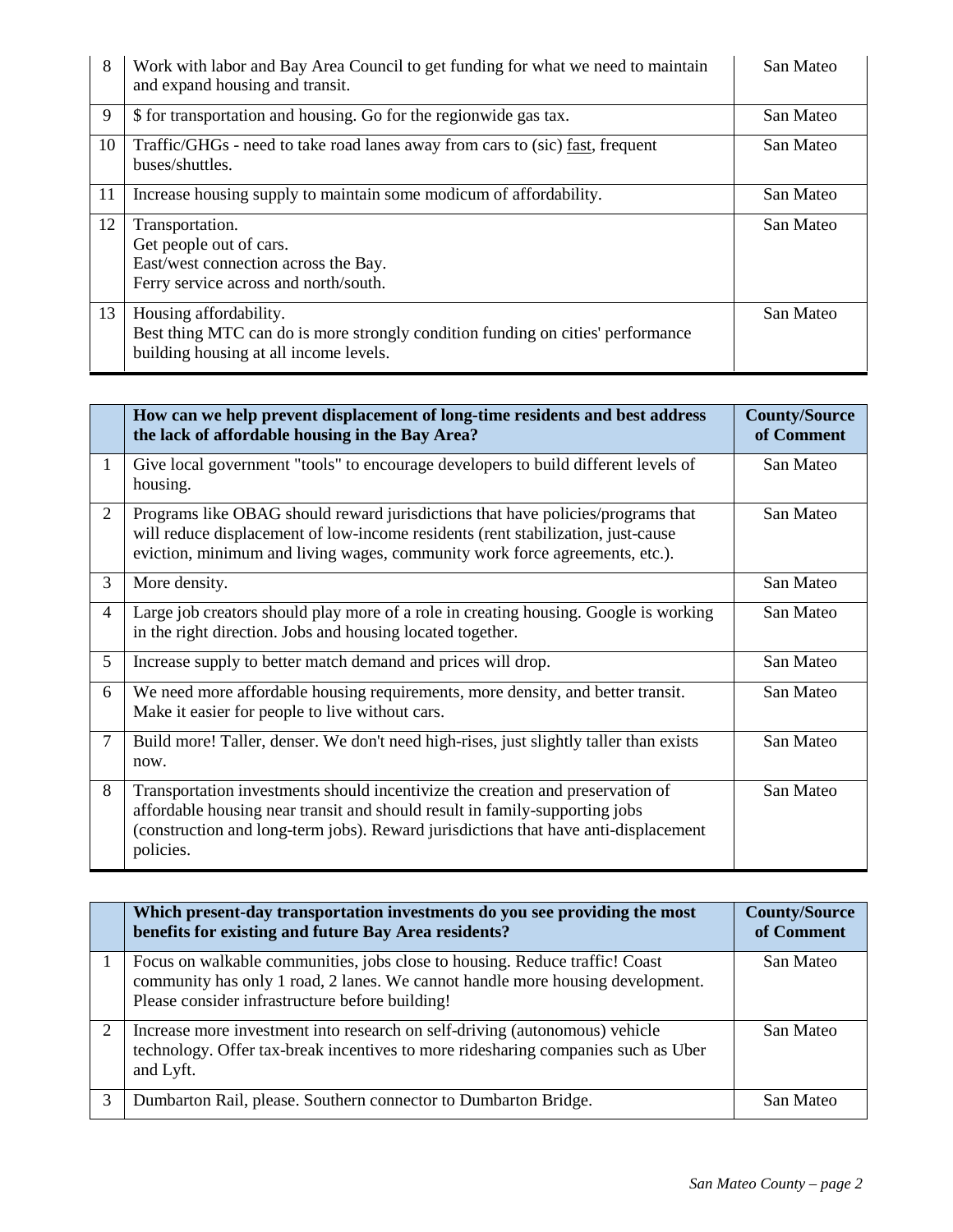| $\overline{4}$ | Finish the Bay Trail to encourage more bicycle transportation to transit locations (e.g.,<br>Millbrae Intermodal Station).                                                                                                                             | San Mateo |
|----------------|--------------------------------------------------------------------------------------------------------------------------------------------------------------------------------------------------------------------------------------------------------|-----------|
| 5              | Have more "rail" systems - and make them actually connect to each other.                                                                                                                                                                               | San Mateo |
| 6              | Caltrain! Greater frequency, longer trains (more cars) to handle increased patronage.                                                                                                                                                                  | San Mateo |
| $\overline{7}$ | Provide ferry service to both SFO and OAK airports.                                                                                                                                                                                                    | San Mateo |
| 8              | Have BART circle the Bay already!                                                                                                                                                                                                                      | San Mateo |
| 9              | Caltrain and BART.                                                                                                                                                                                                                                     | San Mateo |
| 10             | Shuttles from PDAs to PCAs - transit to open space. Let people get away from the<br>density and find room to breathe!                                                                                                                                  | San Mateo |
| 11             | Caltrain.                                                                                                                                                                                                                                              | San Mateo |
| 12             | Identifying last-mile options in areas with inadequate service frequency and/or<br>coverage. Improved parking availability at transit stations and nodes. Higher Caltrain<br>frequencies, especially during commute hours (10-15 minute headways max). | San Mateo |
| 13             | More ferries from South San Francisco and Redwood City terminals. Update the<br>status on Dumbarton Rail service between Union City and Millbrae BART stations.                                                                                        | San Mateo |
| 14             | Increase funding for bus services (Samtrans) to re-establish lines (e.g., express lines)<br>that were cut few years ago. Free youth bus passes. Better bus connections between<br>east and west county.                                                | San Mateo |
| 15             | Electrification of Caltrain. More BART/frequency and expand to outer Bay Area.                                                                                                                                                                         | San Mateo |
| 16             | Ferry. Dumbarton rail.                                                                                                                                                                                                                                 |           |

# *Comment Forms Submitted at the Open House*

|        | <b>Comment - San Mateo County</b>                                                                                                                                                                                                                                                                                                                  | <b>County/Source</b><br>of Comment |
|--------|----------------------------------------------------------------------------------------------------------------------------------------------------------------------------------------------------------------------------------------------------------------------------------------------------------------------------------------------------|------------------------------------|
| 1      | C/CAG very supportive of conversion of general purpose lane on Highway 101 from<br>Redwood City to San Francisco to HOV lane so Google and Samtrans buses and<br>carpools can use it without having to widen freeway. Would also support conversion<br>of HOV lane to Express lane to allow SOV drivers to use for a toll to go toward<br>transit. | San Mateo                          |
| 2      | More needs to be done to incentivize growth in the "Connected Neighborhoods"<br>scenario. Smaller cities like Burlingame can be encouraged to do more, perhaps by<br>adding Caltrain service and opening up our Broadway station. The housing crisis is<br>regional. Why should most new housing be confined to the three big cities?              | San Mateo                          |
| 3      | Incorporate the Equity Environment Jobs scenario for analysis in the EIR.                                                                                                                                                                                                                                                                          | San Mateo                          |
| 4      | Given the limitation of UrbanSim, the workshop should include a chance to provide<br>feedback on policies and strategies to reach performance targets.                                                                                                                                                                                             | San Mateo                          |
| 5      | Increase investment into self-driving (autonomous) vehicle technology.                                                                                                                                                                                                                                                                             | San Mateo                          |
| 6      | Offer free Samtrans monthly passes to seniors and disabled persons in San Mateo<br>County, just as they already do with Muni in San Francisco.                                                                                                                                                                                                     | San Mateo                          |
| $\tau$ | What is status with Dumbarton Rail between Union City and Millbrae BART stations?                                                                                                                                                                                                                                                                  | San Mateo                          |
| 8      | What is the status on the Redwood City ferry terminal for Transbay ferry service?                                                                                                                                                                                                                                                                  | San Mateo                          |
| 9      | Please email me for feedback on my questions.                                                                                                                                                                                                                                                                                                      | San Mateo                          |